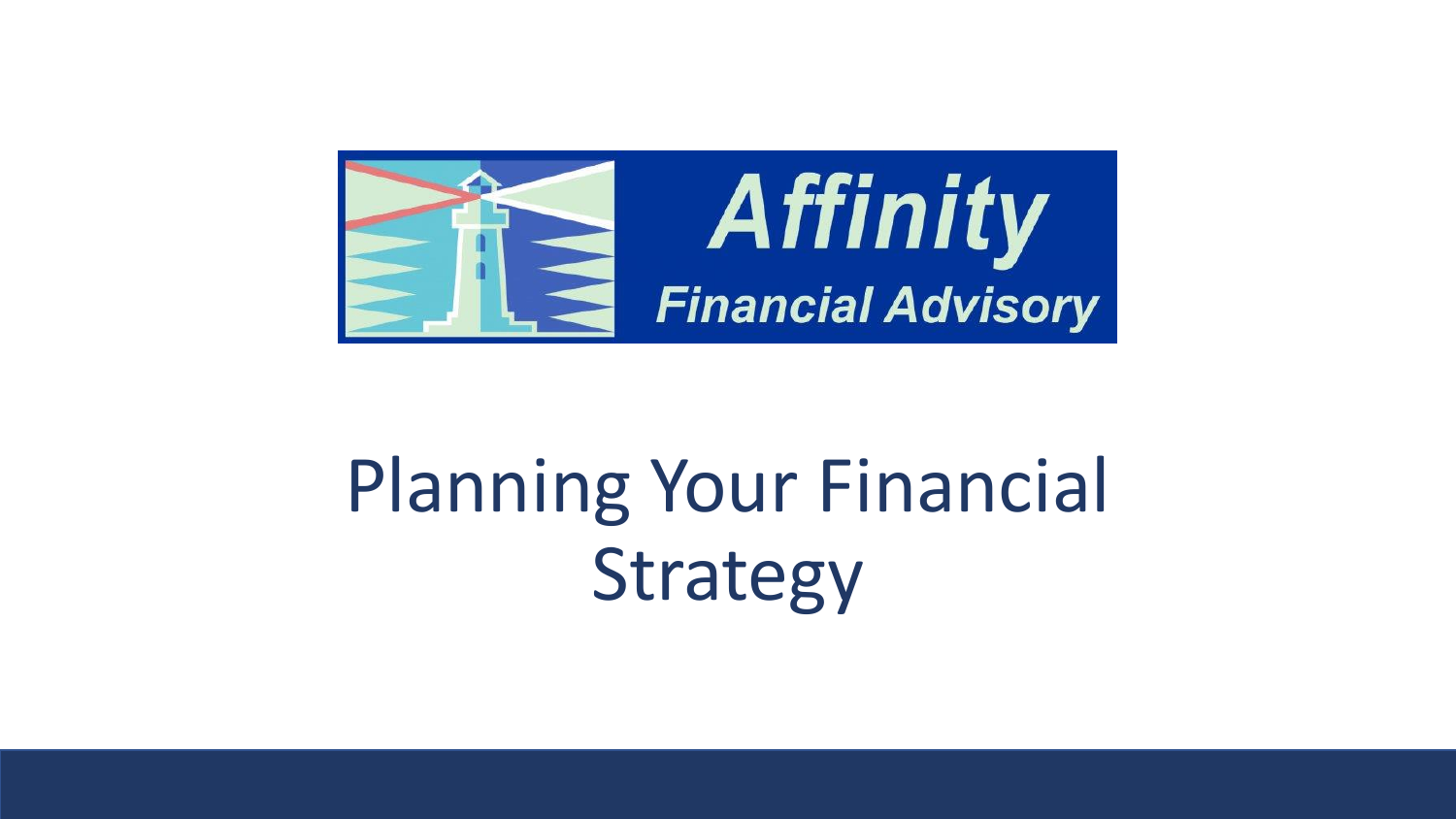#### **Affinity Planning Your Financial StrategyFinancial Advisory**

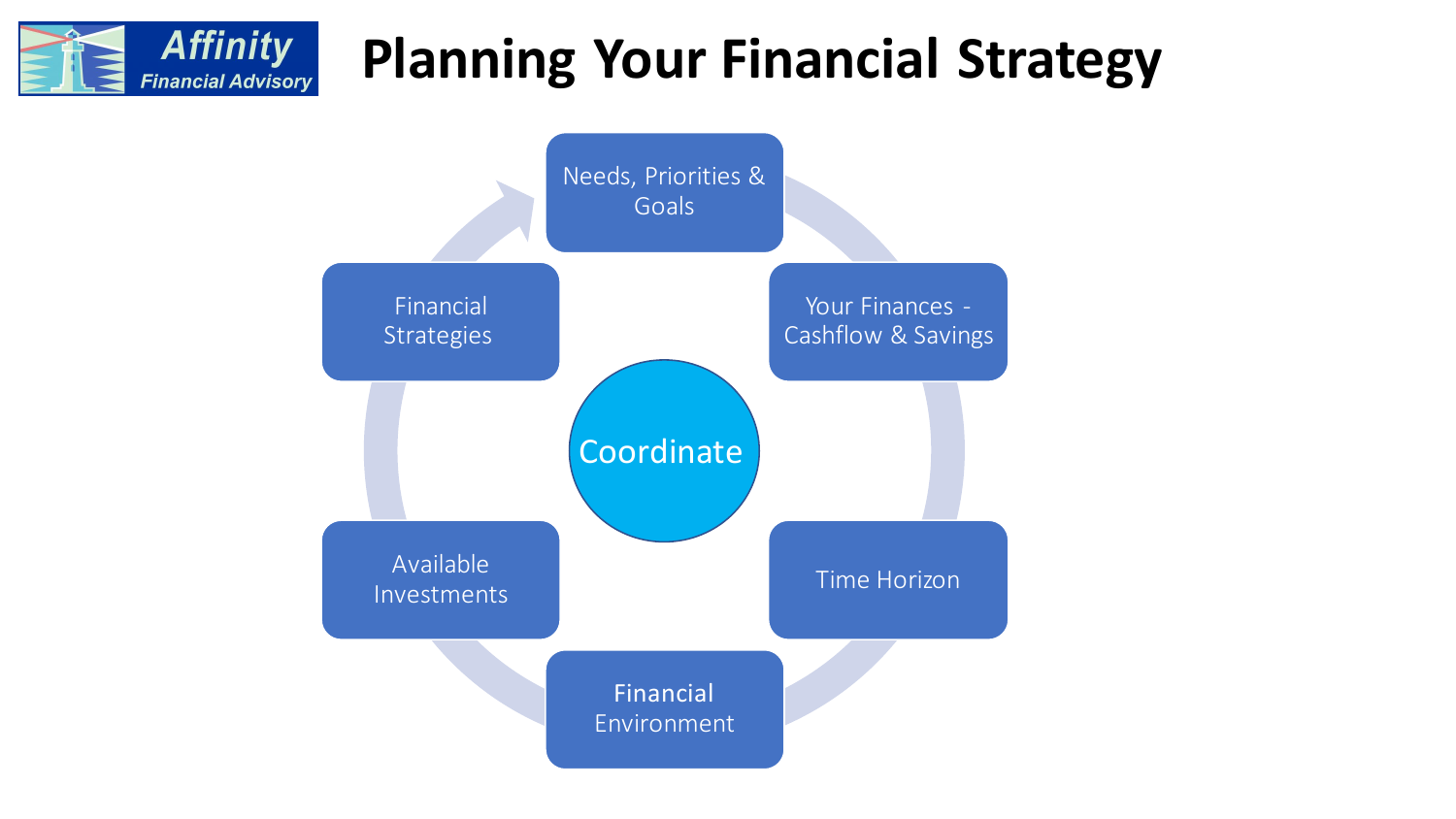

| <b>Needs</b>   | <b>Priorities</b>           | <b>Goals</b>    |
|----------------|-----------------------------|-----------------|
| food           | tax minimization            | retirement      |
| clothing       | risk mitigation (insurance) | education       |
| shelter        | giving                      | legacy building |
| transportation |                             |                 |



**Your Finances**

carefully considering needs & establishing priorities & goals can improve cashflow & current asset management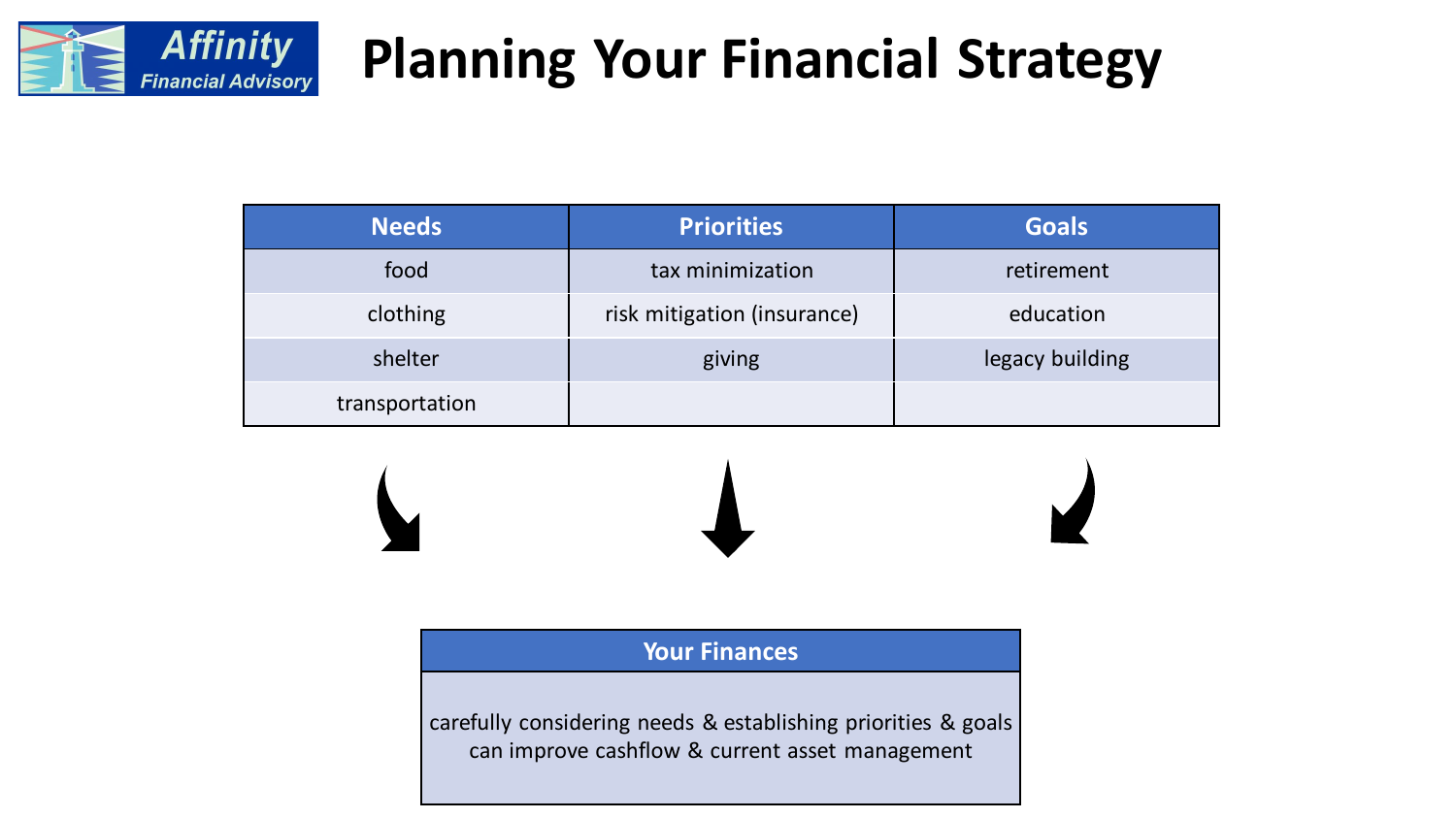

| <b>Your Finances</b>                                          |          |                    |                                          |
|---------------------------------------------------------------|----------|--------------------|------------------------------------------|
| current assets                                                | cashflow |                    |                                          |
|                                                               |          | item               | examples                                 |
|                                                               |          | income             |                                          |
|                                                               | minus    | taxes              | social security, federal, state, etc.    |
|                                                               | minus    | budget items       | food, clothing, housing, transport, etc. |
|                                                               | minus    | insurance premiums | health, disability, life, etc.           |
|                                                               | minus    | giving             | church, humanitarian, etc.               |
|                                                               | equals   | savings            | emergency fund, investments              |
| savings & investments<br>goals: retirement, education, legacy |          |                    |                                          |

**with needs carefully considered & goals & priorities established, motivation to earn rises & spending, savings and current assets are deployed purposefully**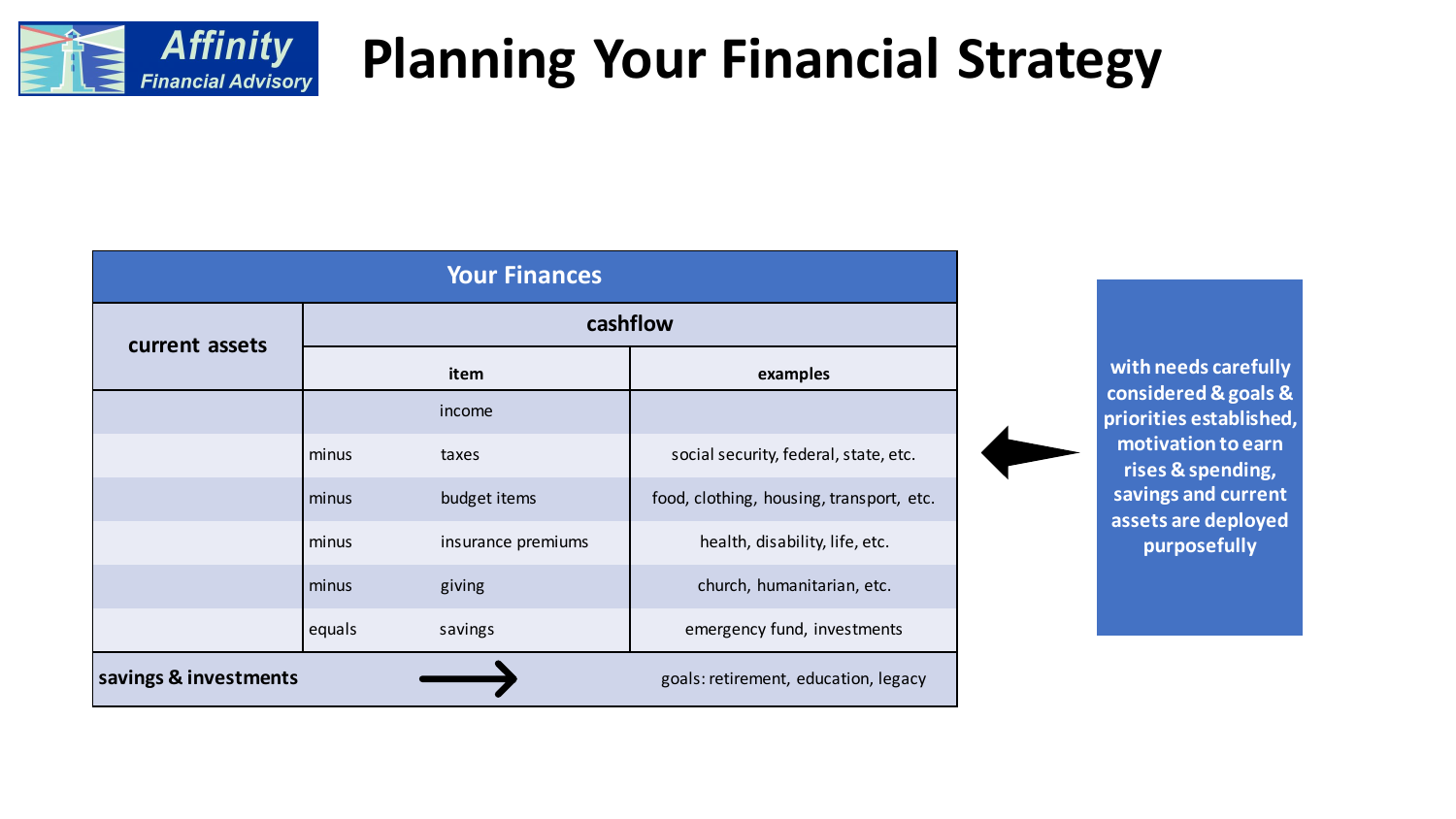

|                              | <b>Time Horizon</b> |             |                      |                  |                      |      |        |
|------------------------------|---------------------|-------------|----------------------|------------------|----------------------|------|--------|
| needs, priorities &<br>goals | present             |             | contingency          |                  | future               |      | legacy |
|                              | personal            | others      | risk                 | liquidity        | $ $ intermediate $ $ | long |        |
| food                         | $\boxtimes$         |             |                      |                  |                      |      |        |
| clothing                     | ☑                   |             |                      |                  |                      |      |        |
| shelter                      | $\boxtimes$         |             |                      |                  |                      |      |        |
| transportation               | ☑                   |             |                      |                  |                      |      |        |
| giving                       |                     | $\boxtimes$ |                      |                  |                      |      |        |
| emergency fund               |                     |             |                      | $\triangleright$ |                      |      |        |
| insurance - health           |                     |             | $\boxdot$            |                  |                      |      |        |
| insurance - life             |                     |             | $\blacktriangledown$ |                  |                      |      |        |
| insurance - disability       |                     |             | $\boxtimes$          |                  |                      |      |        |
| education                    |                     |             |                      |                  | $\boxtimes$          |      |        |
| retirement                   |                     |             |                      |                  |                      | ☑    |        |
| bequest                      |                     |             |                      |                  |                      |      | ☑      |

**as your finances become more purposeful, you realize expenditure, savings & assets must be deployed within varying time horizons**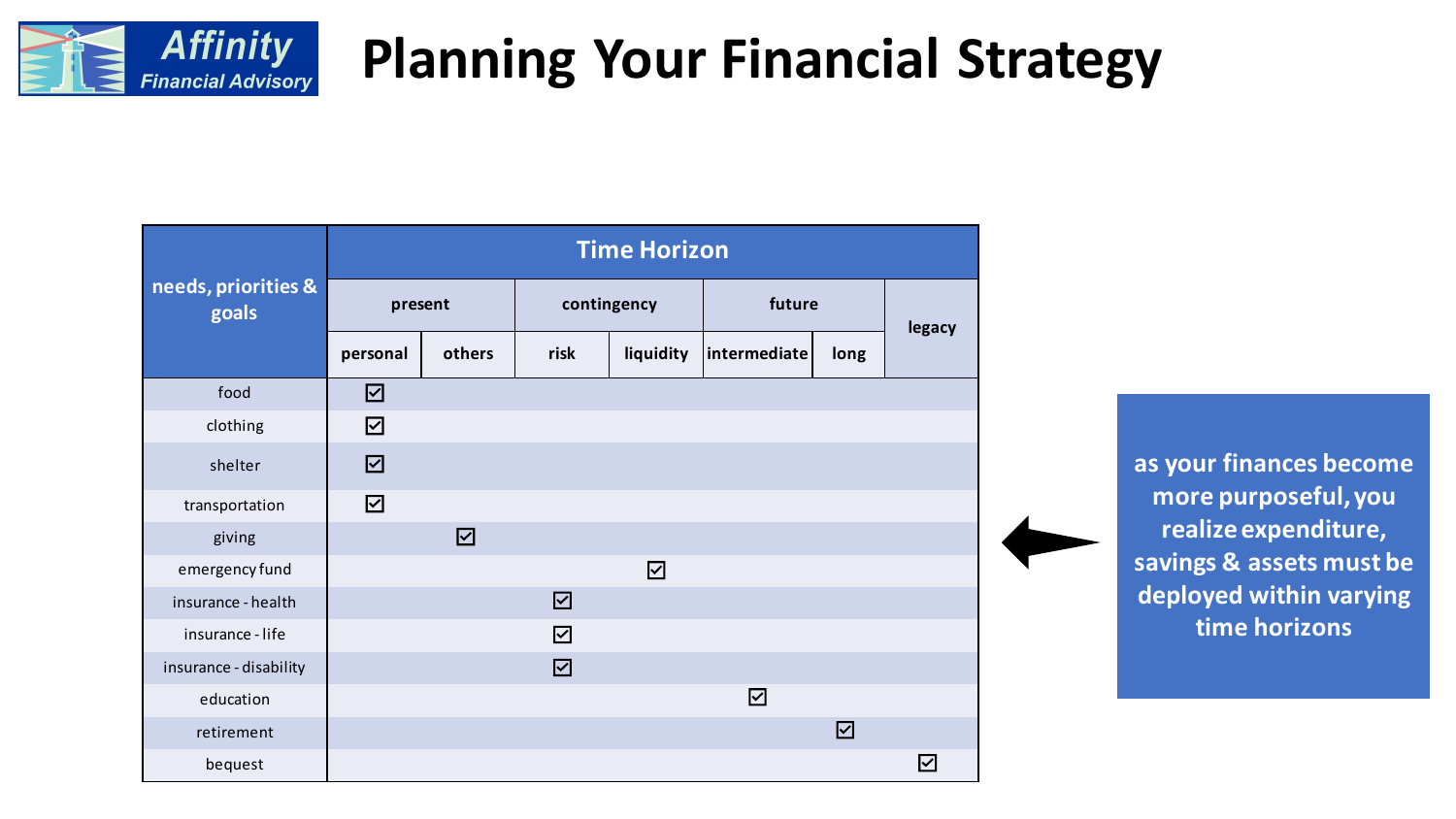

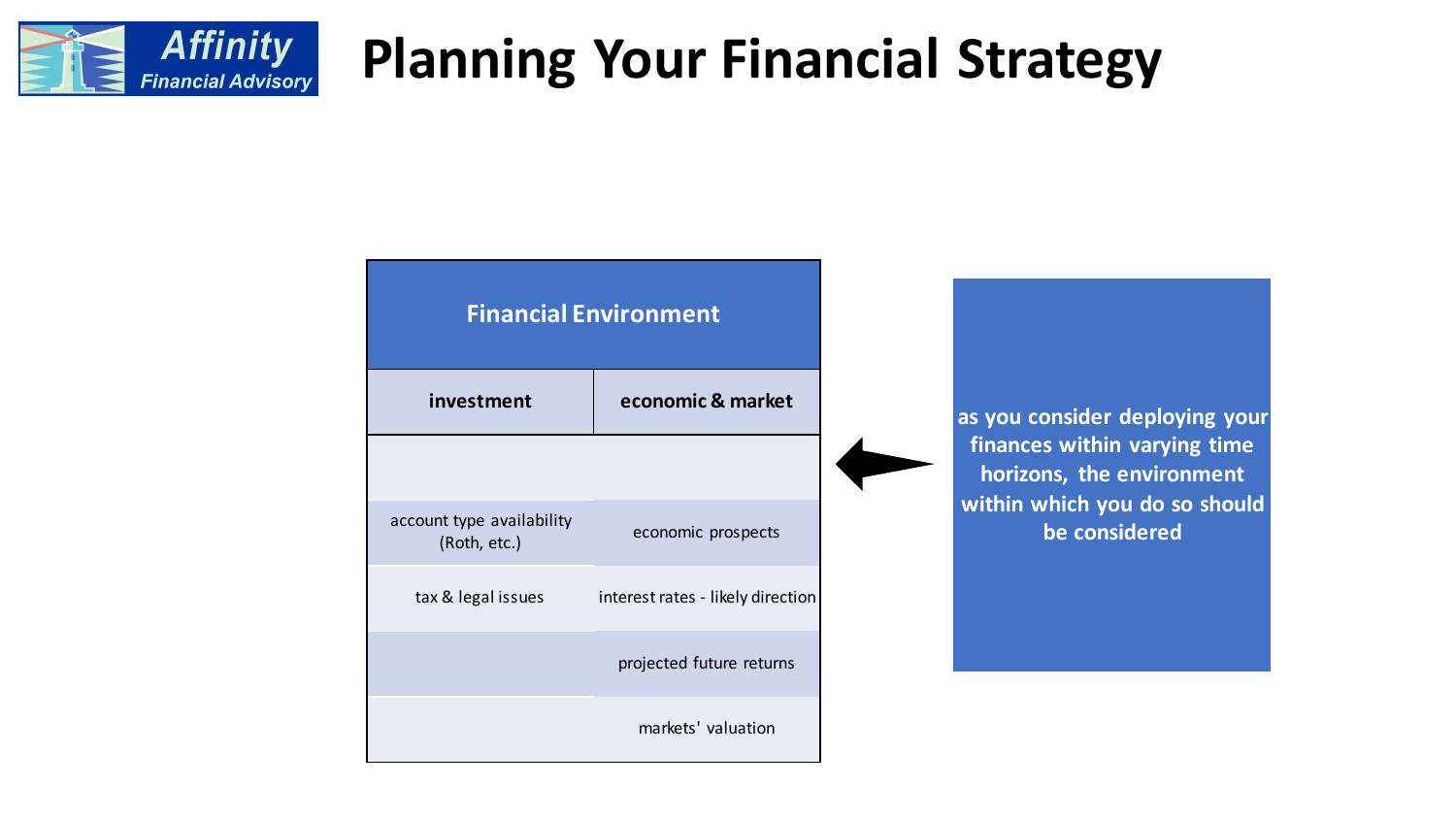

#### **Available Investment Features**

tax efficiency

risk - management strategy, if any

return - potential

liquidity

legal issues & rules

**investments are best placed in accounts and assigned to strategies having considered the applicable time horizon and financial environment**